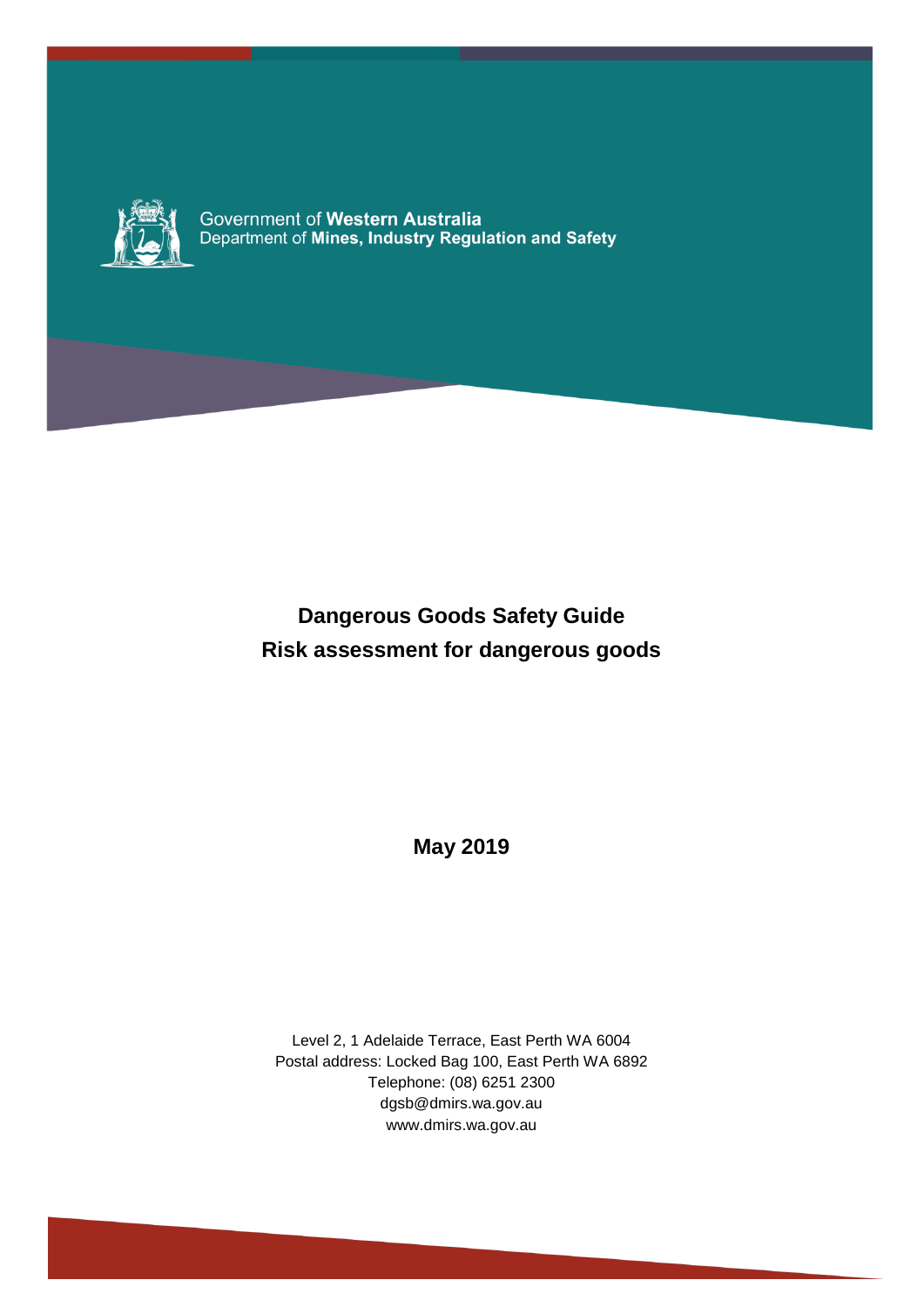### **Contents**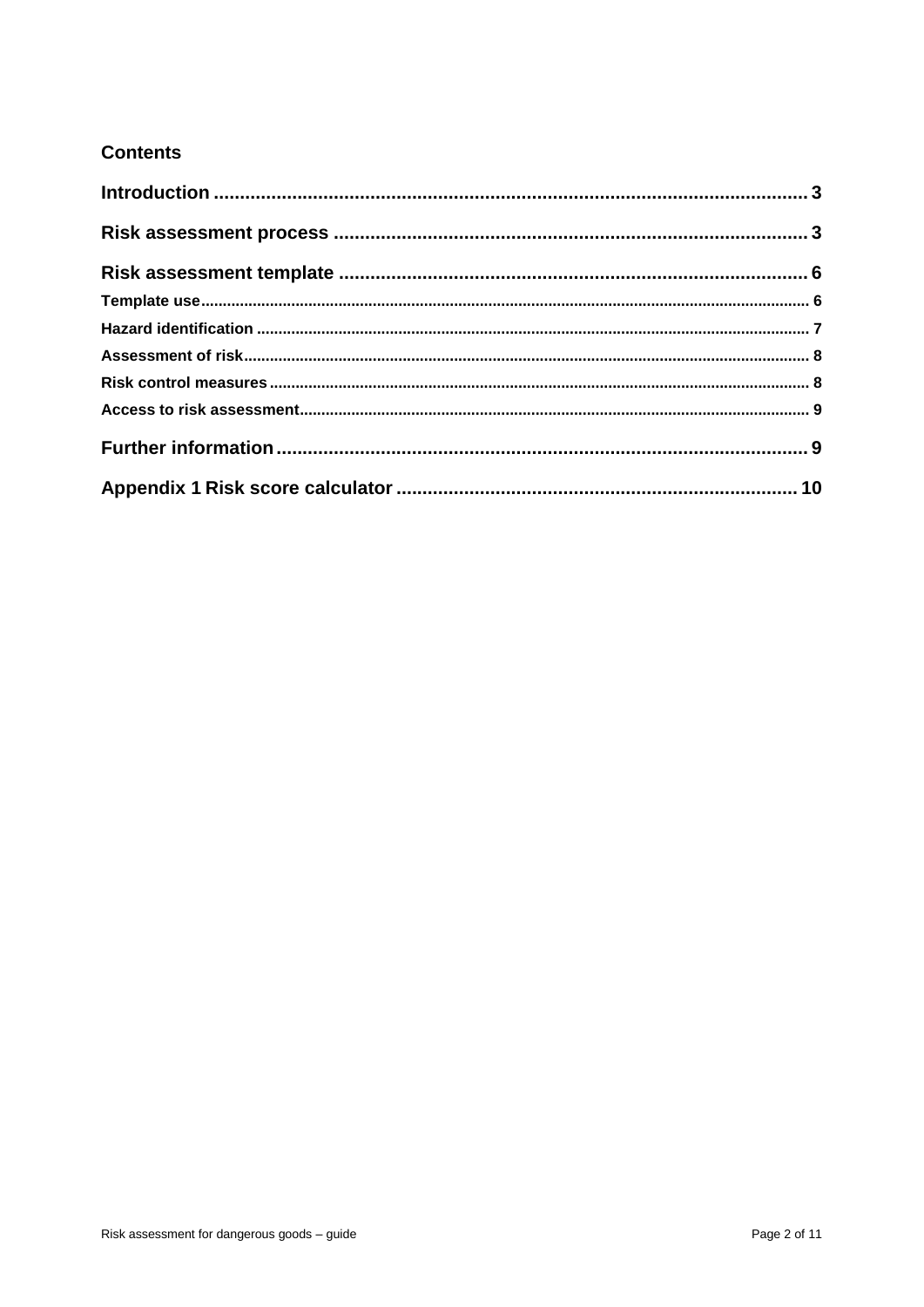## <span id="page-2-0"></span>**Introduction**

This guide will assist operators of dangerous goods sites in Western Australia to complete a risk assessment under the Dangerous Goods Safety (Storage and Handling of Non-Explosives) Regulations 2007 (the regulations) and demonstrate minimising risk to people, property and the environment under Section 8 of the *Dangerous Goods Safety Act 2004* (the Act). In particular, this guide will assist those storing and handling dangerous goods in quantities exceeding those specified as "manifest quantities" in Schedule 1 of the Regulations to comply with regulation 48 relating to risk assessment.

It will also assist applicants for a dangerous goods site licence to comply with their duty to supply a risk assessment under regulation 26(2)(b).

The Department provides a *[dangerous goods risk assessment template](http://dmp.wa.gov.au/Documents/Dangerous-Goods/DGS_T_Op_DangerousGoodsRiskAssessment.docx)* that can be used to formally document the risk assessment.

It is not intended that use of the procedure and template should be regarded as the only way to carry out the risk assessment, but this guide does identify the types of issues that need to be addressed in a thorough risk assessment for dangerous goods. Alternative processes may be used, but should give a realistic assessment of the risk.

The ultimate aim of any risk assessment is to identify appropriate control measures that will reduce the risks from the dangerous goods to people, property and the environment to as low as reasonably practicable (ALARP).

The risk assessment must be reviewed:

- at least every five years
- if the site is involved in a (significant) dangerous goods incident
- if there is a change in circumstances such that the risk assessment is no longer applicable, such as a change to the storage or handling system, the emergence of new vulnerable facilities off-site, or changes in the state of knowledge about the hazards or availability of control measures.

*Note: Combustible liquids are a dangerous goods for the purpose of the Regulations.*

### <span id="page-2-1"></span>**Risk assessment process**

For a dangerous goods site, a risk assessment is a document that:

- identifies all hazards relating to the dangerous goods at the site
- for each hazard
	- assesses the probability of the hazard causing a dangerous goods incident
	- assesses the consequences of the incident to people, property and the environment
	- identifies the risk control measure(s)
- explains the rationale behind the judgements made.

A separate hazard identification and risk assessment should be undertaken for each dangerous good and for each dangerous goods installation.

Anyone carrying out a risk assessment should be familiar with the requirements of the regulations and have a practical understanding of how the dangerous goods are stored and handled at the site.

A single person such as the works manager or works chemist may be suitably competent to perform simple assessments. In more complex cases, several people representing a variety of skills will probably be involved in collecting and assessing the information.

*Note: If you are considering contracting the services of external consultants, ensure they are approved by the Chief Dangerous Goods Officer and have the expertise and experience to do the job competently. See the [accredited consultant list](http://www.dmp.wa.gov.au/Documents/Dangerous-Goods/DGS_IS_AccreditedConsultantList.pdf) on the Department's website.*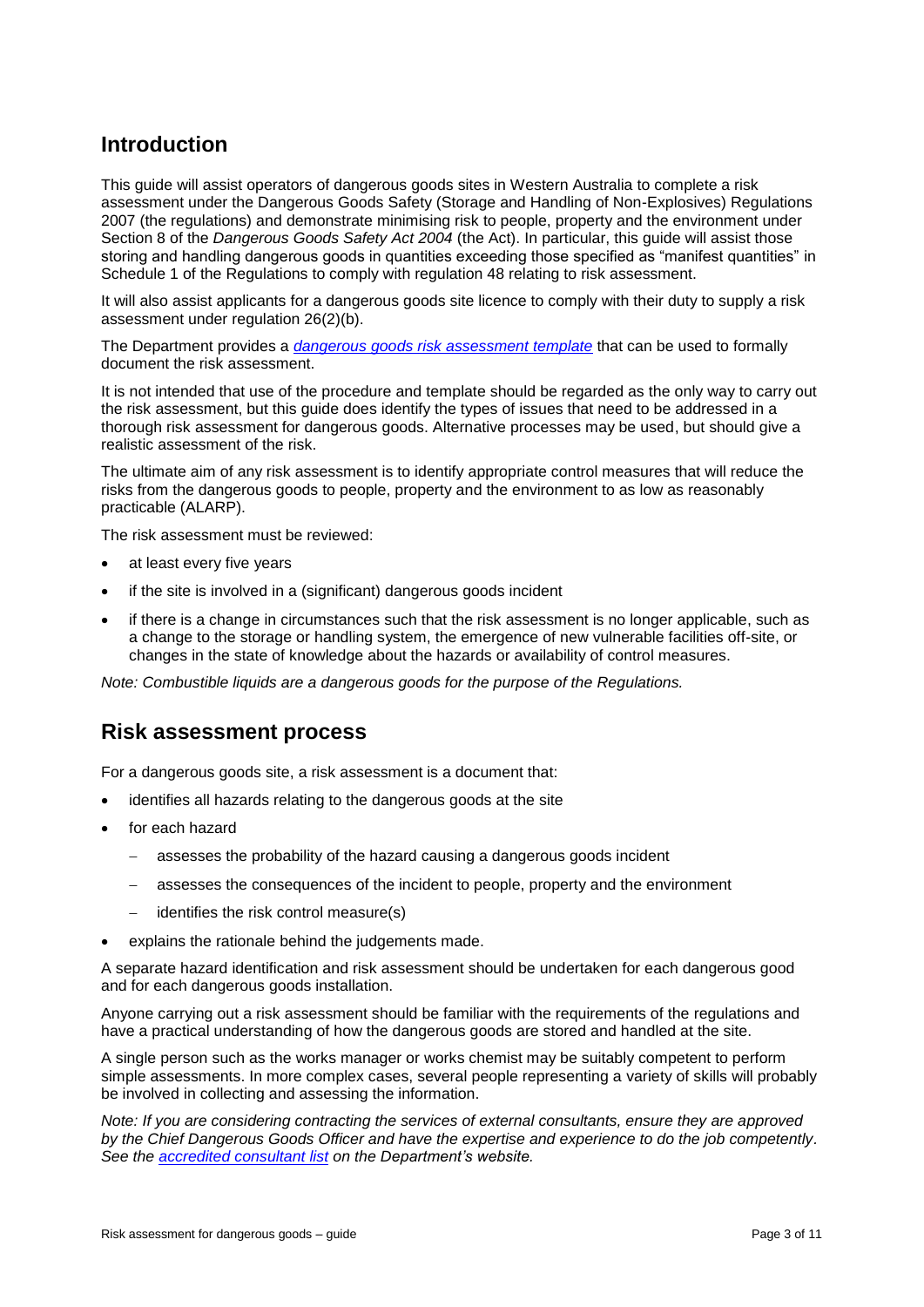Hazard identification and risk assessment can be relatively simple or highly complex, depending on circumstances. The nature of the dangerous goods involved and complexity of the handling systems will dictate the level of complexity of the risk assessment and associated documentation. The risk assessment can range from a short simple document perhaps referring to a single code of practice, to a longer more complex document that contains both approved codes of practice and risk assessments for processes not covered by any codes of practice.

A major warehouse handling a large range of dangerous goods or a chemical manufacturing plant is likely to require detailed investigations of the hazards and risks, involving people who have specialist knowledge of:

- dangerous goods
- processing of those materials;
- safe work practices employed in connection with those materials.

Figure 1 illustrates the two approaches to risk assessment – one using approved codes of practice and the other based on first principles. The *[dangerous goods risk assessment template](http://dmp.wa.gov.au/Documents/Dangerous-Goods/DGS_T_Op_DangerousGoodsRiskAssessment.docx)* will assist in documenting the approach used to satisfy regulatory requirements.

The regulations require that the risk assessment be made available to all employees for comment and that employee comments should be considered before preparing a revised assessment or plan.

At the conclusion of the risk assessment process the operator must sign and date the document.

#### **Approach using approved codes of practice**

Section 62 of the *Dangerous Goods Safety Act 2004* allows the operator of a dangerous goods site to adopt and comply with approved codes of practice, where applicable (e.g. spillage containment, impact protection), and thereby be deemed to have:

- achieved the outcome required by the regulations
- complied with the duty to minimise risk from dangerous goods as far as is reasonably practicable.

Approved codes of practice provide a useful and convenient mechanism to identify most risk control measures at the majority of dangerous goods storage and handling installations.

Approved codes of practice contain peer guidance as to what is required by legislation and are updated as necessary in the light of incidents in Australia and elsewhere. While these approved codes do not usually document the hazard identification and risk assessment, they do have an almost complete set of risk control measures based on a very large number of potential hazards. It is usually too difficult for a single person or even a single enterprise to identify all these risk control measures from first principles in a satisfactory way, but innovation is still encouraged in the quest for more effective and efficient control measures.

Hence, those adhering to approved codes of practice may adopt a streamlined, simplified risk assessment process, which can be used for almost all situations where dangerous goods are stored as opposed to being processed — since most storage situations are covered with by one or more of the long list of approved codes of practice. A full list of [approved codes of](http://www.dmp.wa.gov.au/Dangerous-Goods/Dangerous-goods-safety-codes-of-6508.aspx#toc_7038) practice is available on the website.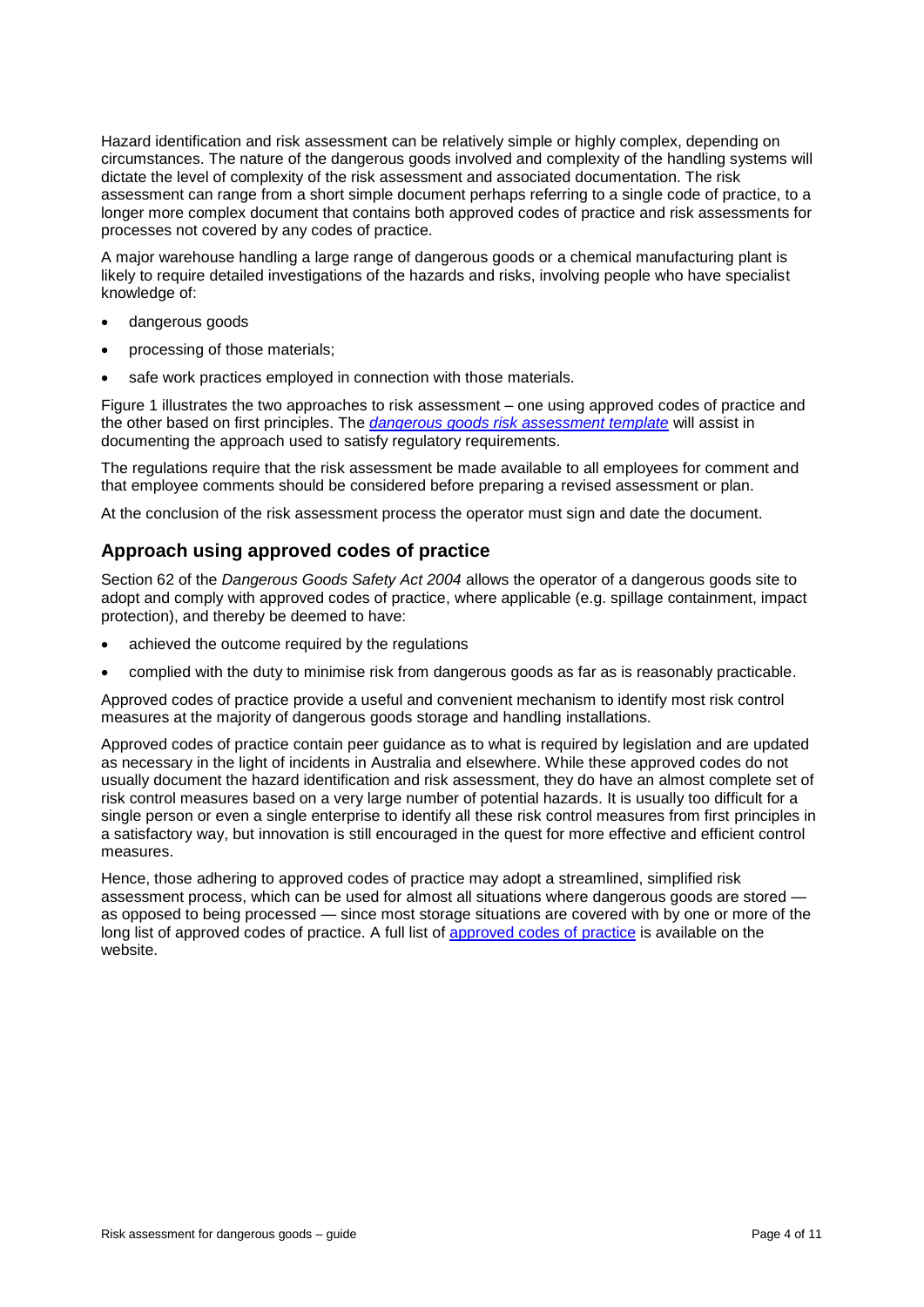

*Figure 1 Flow diagram showing steps in hazard identification and risk assessment for dangerous goods storage and handling. Aligns with relevant sections of the dangerous goods risk assessment template*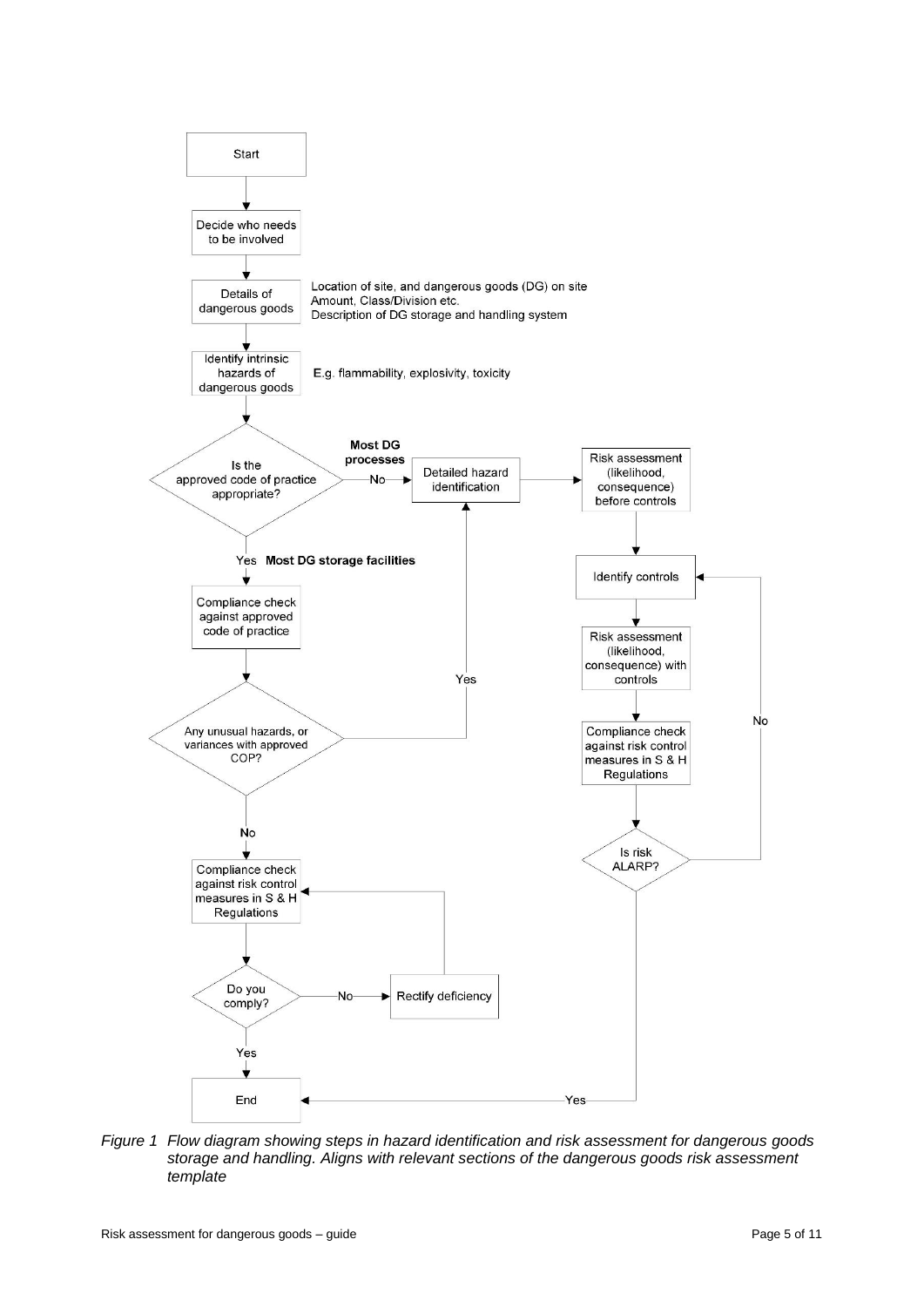The steps involved when using an approved code of practice are described below and shown in Figure 1.

1. Carefully establish the applicable code(s) of practice for the particular situation. When using an Australian Standard (AS or AS/NZS), ensure it is gazetted and approved by the Minister as an "approved code of practice". More than one approved code of practice may apply.

For example, at a service station, two approved codes of practice may apply AS 1940 *The storage and handling of flammable and combustible liquids* and AS/NZS 1596 *The storage and handling of LP gas*.

2. Demonstrate compliance with all relevant risk control measures stipulated in the approved code(s) of practice, identifying and rectifying any non-compliance.

*Note: Checklists to help confirm compliance with Australian Standards are available at [www.dmp.wa.gov.au/Safety/Templates-16214.aspx](http://www.dmp.wa.gov.au/Safety/Templates-16214.aspx)*

- 3. Justify alternative risk control measures, if any, by using the first principles approach. The risk assessment should demonstrate an equal or lower level of risk than that achieved by following the approved code of practice.
- 4. Identify any unusual hazards unique to the particular dangerous goods installation and not covered by an approved code of practice, and assess the levels of risk.

For example, unusual hazards not covered by a code of practice may be those posed by a small process operation, a transfer of dangerous goods that is out of scope, unusual weather conditions (e.g. cyclone, flooding or severe lightning) or special traffic hazards (e.g. movement of large mobile mining equipment).

### **Approach based on first principles**

For situations where there are no approved codes of practice, such as for a process plant, a risk assessment from first principles needs to be conducted using the well-known stepwise process (see Figure 1) of:

- hierarchy of control
- hazard identification
- qualitative or semi-quantitative risk ranking in terms of consequence and likelihood
- judgements about the selection of the correct mixture of control measures to demonstrate that the risk has been minimised to as low as is reasonably practicable.

Most dangerous goods sites containing process plant also have associated static storage for which the streamlined risk assessment using approved codes of practice can be used to complement the risk assessment from first principles.

For more information on hazard analysis tools please see Table 2 of the *[Dangerous Goods Safety](http://www.dmp.wa.gov.au/Documents/Dangerous-Goods/DGS_GN_GeneratingDocumentationForMHFSafetyReport.pdf)  Guidance Note M01/09 – [Generating the supporting documentation for an MHF safety report](http://www.dmp.wa.gov.au/Documents/Dangerous-Goods/DGS_GN_GeneratingDocumentationForMHFSafetyReport.pdf)*.

### <span id="page-5-0"></span>**Risk assessment template**

### <span id="page-5-1"></span>**Template use**

The *[dangerous goods risk assessment template](http://dmp.wa.gov.au/Documents/Dangerous-Goods/DGS_T_Op_DangerousGoodsRiskAssessment.docx)* follows the step-by-step process (Figure 1) for carrying out a hazard identification and risk assessment for dangerous goods. It can be used at any site where dangerous goods are stored or handled.

Additional guidance on risk assessments relevant for process plants is the *[Dangerous Goods Safety](http://www.dmp.wa.gov.au/Documents/Dangerous-Goods/DGS_GN_GeneratingDocumentationForMHFSafetyReport.pdf)  Guidance Note M01/09 – [Generating the supporting documentation for an MHF safety report](http://www.dmp.wa.gov.au/Documents/Dangerous-Goods/DGS_GN_GeneratingDocumentationForMHFSafetyReport.pdf)*. This guidance note details hazard identification techniques such as HAZOP and Fault Tree Analysis that can be used to identify hazards in process plants. Table 3 of the guidance note gives typical considerations during likelihood analysis.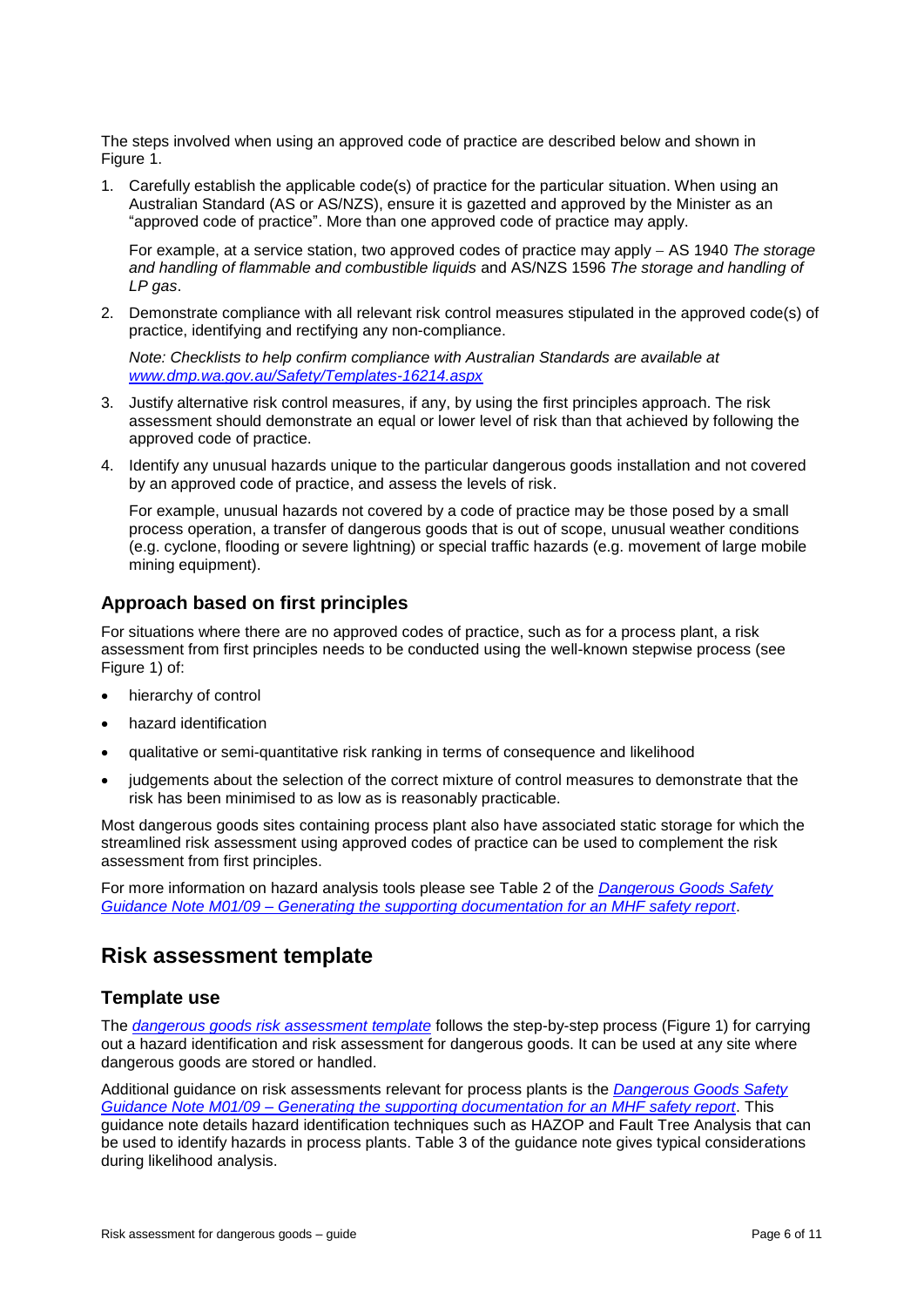The purpose of risk evaluation is to assist in making decisions, based on the outcomes of risk analysis, about which risks need treatment and the priority for treatment implementation.

#### <span id="page-6-0"></span>**Hazard identification**

Except for hazards and associated risks treated by risk control measures in line with an approved code of practice, all hazards and their associated risks to people, property and the environment arising from the physical, chemical and toxicological properties of the dangerous goods need to be identified and subsequently assessed by conducting an estimation of their likelihood and consequence.

As a quick guide, Table 1 shows the main types of intrinsic hazard associated with various dangerous goods Classes and Divisions.

It is most important that all relevant hazards are identified. A hazard is any activity, procedure, plant, process, substance, situation or circumstance that could be the cause of an accident.

#### *Table 1 Intrinsic hazardous properties of dangerous goods*

*Note: This table is not intended to cover all the hazardous properties of dangerous goods. Additional hazards may apply.*

|                                     | <b>Class/Division (including sub-risks)</b> |              |              |              |              |              |              |              |              |              |              |              |
|-------------------------------------|---------------------------------------------|--------------|--------------|--------------|--------------|--------------|--------------|--------------|--------------|--------------|--------------|--------------|
| <b>Hazard</b>                       | 2.1                                         | 2.2          | 2.3          | 3            | 4.1          | 4.2          | 4.3          | 5.1          | $5.2$        | 6.1          | 8            | 9            |
| Flammability                        | $\checkmark$                                |              |              | ✓            | $\checkmark$ | $\checkmark$ | $\checkmark$ |              | $\checkmark$ |              |              | $\checkmark$ |
| Chemical explosion                  | $\checkmark$                                |              |              | ✓            | $\checkmark$ |              |              |              |              |              |              |              |
| Physical explosion                  | $\checkmark$                                | $\checkmark$ | $\checkmark$ |              |              |              |              |              |              |              |              |              |
| Physical and chemical<br>explosion  | $\checkmark$                                |              |              |              |              |              |              |              |              |              |              |              |
| Explosive atmosphere                | $\checkmark$                                |              |              | $\checkmark$ |              | $\checkmark$ |              |              |              |              |              |              |
| Toxic by inhalation                 |                                             |              | $\checkmark$ |              |              |              |              |              |              | $\checkmark$ |              |              |
| Toxic by skin/eye contact           |                                             |              |              |              |              |              |              |              |              |              | $\checkmark$ |              |
| Toxic by ingestion                  |                                             |              |              |              |              |              |              |              |              | $\checkmark$ |              |              |
| Temperature sensitivity             |                                             |              |              |              |              | $\checkmark$ |              |              | $\checkmark$ |              |              |              |
| Asphyxiation risk                   |                                             | $\checkmark$ |              |              |              |              |              |              |              |              |              |              |
| Hot liquid                          |                                             |              |              |              |              |              |              |              |              |              |              | $\checkmark$ |
| Corrosivity                         |                                             |              |              |              |              |              |              |              |              |              | $\checkmark$ |              |
| <b>High reactivity</b>              |                                             |              |              |              | $\checkmark$ | $\checkmark$ | $\checkmark$ | $\checkmark$ | $\checkmark$ |              |              |              |
| Cryogenic burns                     |                                             | $\checkmark$ |              |              |              |              |              |              |              |              |              | $\checkmark$ |
| Chemical instability                |                                             |              |              |              |              |              |              | $\checkmark$ | $\checkmark$ |              |              |              |
| Hazardous decomposition<br>products |                                             |              |              |              |              | $\checkmark$ | $\checkmark$ | ✓            |              | $\checkmark$ | $\checkmark$ |              |
| Environmental pollutant             |                                             |              |              |              |              |              |              |              |              | ✓            |              | ✓            |

*\* Hazard applies to some Class 9 goods*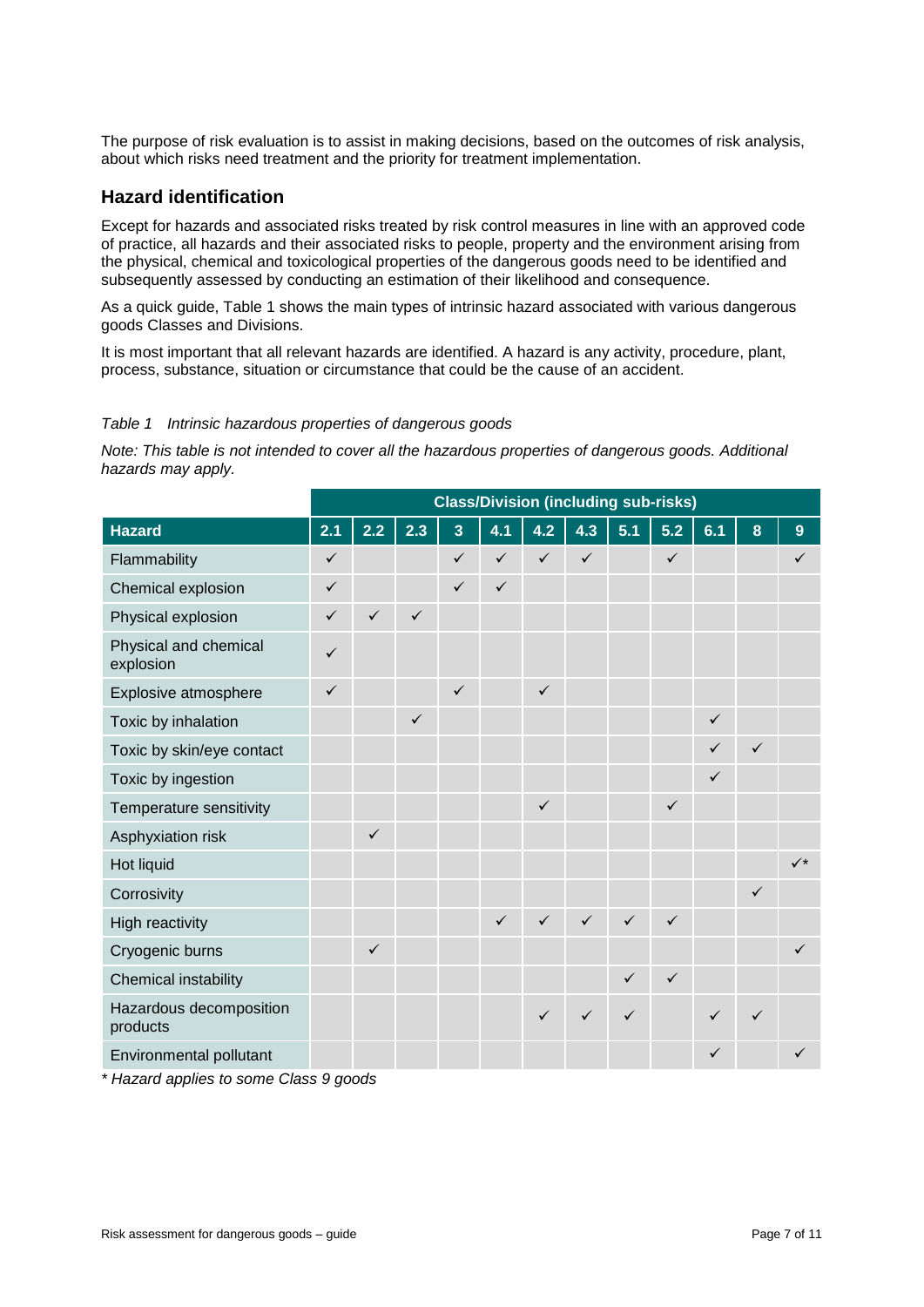It helps to understand that dangerous goods hazards arise from five major causes and to ask the following five questions.

In what ways could:

- a loss of containment occur from the storage or handling system (e.g. containers, tanks, reaction vessels or pipes)?
- an external fire impinge on the dangerous goods?
- ignition sources cause a fire or explosion (to prevent fire and/or explosion where explosives or explosive atmospheres are a potential problem during transfer operations)?
- unwanted mixing or contamination of the dangerous goods with other substances occur and lead to a violent chemical reaction?
- one maintain the stability of inherently unstable dangerous goods, such as some explosives or peroxidisable liquids (e.g. by preservation of small concentrations of an inhibitor or a maximum control temperature, or avoidance of impact, friction and ignition sources)?

Answering these questions will identify five sets of hazards, and their elimination will directly lead to the necessary *preventive* risk control measures.

However, it is worth remembering that these preventive risk control measures can fail and they should, as far as possible, be backed up by risk *mitigation* measures such as:

- separation between dangerous goods and risk receptors by distance or barrier
- emergency equipment such as firefighting facilities and personal protective equipment
- safety procedures
- building competence in key personnel
- emergency plans.

The process described here takes the user to the step beyond risk assessment – to the identification and assessment of risk controls.

#### <span id="page-7-0"></span>**Assessment of risk**

You need to assess the risk from each of the hazards you identified above. This will be important in deciding what control measures may be required to ensure that risk from the storage or handling of the dangerous goods is at an acceptable level. Assessing the risk will also prioritise the urgency of implementing the risk control measures.

The assessment may be quantitative or qualitative.

The semi-quantitative risk score calculator in Appendix 2 may assist, but other methods such as those in *ISO 31000:2018 Risk management – Guidelines* may also be used. The use of this or other risk assessment matrices is not mandatory. In some cases, qualitative assessments may be just as beneficial as semi-quantitative methods.

#### <span id="page-7-1"></span>**Risk control measures**

You need to decide what risk control measures, systems or procedures are required to minimise the risk to an acceptable level. In determining this, a hierarchy of control measures must be considered, with a preference for high-order controls (Table 2). When selecting the control measures, the aim is to achieve an acceptable level of risk, i.e. to minimise risk by taking "all reasonably practicable measures".

Section 8(2) of the Act lists the factors and considerations that will guide the operator in deciding what "all reasonably practicable measures" means and, therefore, whether the risk has been sufficiently minimised.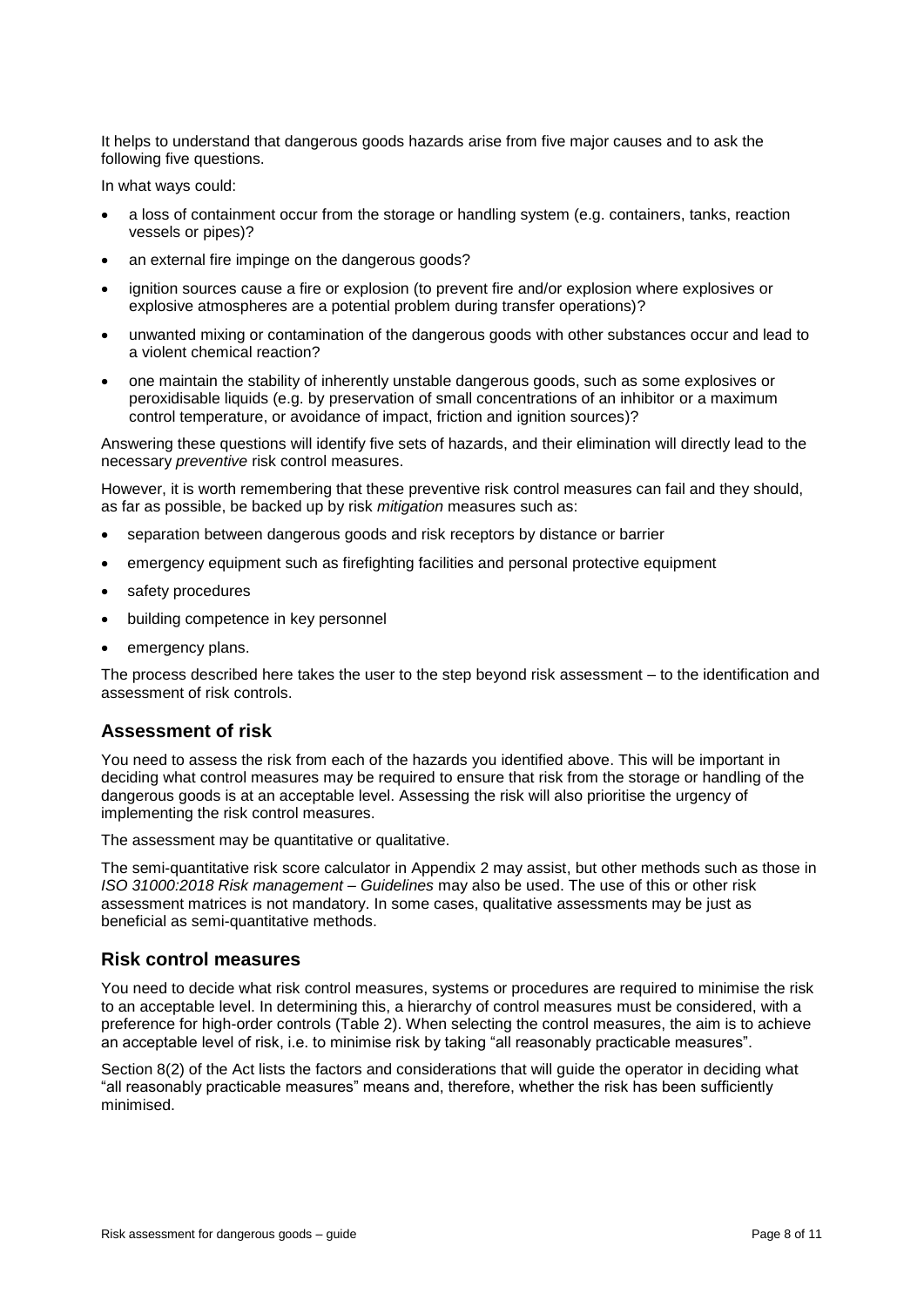| <b>Hierarchy of control measures</b>                        | <b>Examples</b>                                                                                            |  |  |  |
|-------------------------------------------------------------|------------------------------------------------------------------------------------------------------------|--|--|--|
| <b>Eliminating the risk</b>                                 | Use a non-harmful substance instead of dangerous goods                                                     |  |  |  |
| Substituting the system of<br>work, substance or plant for  | Change the type of dangerous goods kept on site                                                            |  |  |  |
| something less hazardous                                    | Reduce the quantities of dangerous goods kept on site                                                      |  |  |  |
| <b>Isolating the hazard</b>                                 | Introduce a restricted work area                                                                           |  |  |  |
|                                                             | Enclose the system                                                                                         |  |  |  |
|                                                             | Separate goods from other hazards                                                                          |  |  |  |
|                                                             | Segregate incompatible substances                                                                          |  |  |  |
| <b>Introducing engineering</b>                              | Forced ventilation to remove fumes                                                                         |  |  |  |
| controls                                                    | Spill containment                                                                                          |  |  |  |
|                                                             | Impact protection                                                                                          |  |  |  |
|                                                             | Use flameproof or intrinsically safe electrical equipment in<br>hazardous areas                            |  |  |  |
|                                                             | Safety relief valves                                                                                       |  |  |  |
|                                                             | Overfill protection                                                                                        |  |  |  |
|                                                             | Control stability of dangerous goods                                                                       |  |  |  |
| <b>Administrative controls</b>                              | Modify the system of work, such as changing the times at which<br>certain tasks are done                   |  |  |  |
|                                                             | Use placards or hazard warning signs                                                                       |  |  |  |
|                                                             | Specific training and work instructions                                                                    |  |  |  |
| Personal protective equipment<br>(PPE) and safety equipment | Provide eye, respiratory and hand protection for the worker (and<br>instruction on when and how to use it) |  |  |  |
|                                                             | Firefighting equipment                                                                                     |  |  |  |
|                                                             | Safety showers                                                                                             |  |  |  |
|                                                             | Spills clean-up equipment                                                                                  |  |  |  |

|  | Table 2 Hierarchy of risk control measures for dangerous goods storage and handling |  |  |
|--|-------------------------------------------------------------------------------------|--|--|
|  |                                                                                     |  |  |

#### <span id="page-8-0"></span>**Access to risk assessment**

Preparation of a risk assessment is a critical element in the safe management of a dangerous goods site. It should form the basis of the control measures adopted, and be included in the induction and training of staff.

Following the steps outlined in this guide should enable operators to fulfil their obligations under the Regulations. Dangerous goods officers will ask to see the risk assessments when auditing or inspecting sites, and the documentation must be made available upon request.

# <span id="page-8-1"></span>**Further information**

Contact Dangerous Goods Safety Branch:

Phone 08 6251 2300 Email dgsb@dmirs.wa.gov.au Web www.dmirs.wa.gov.au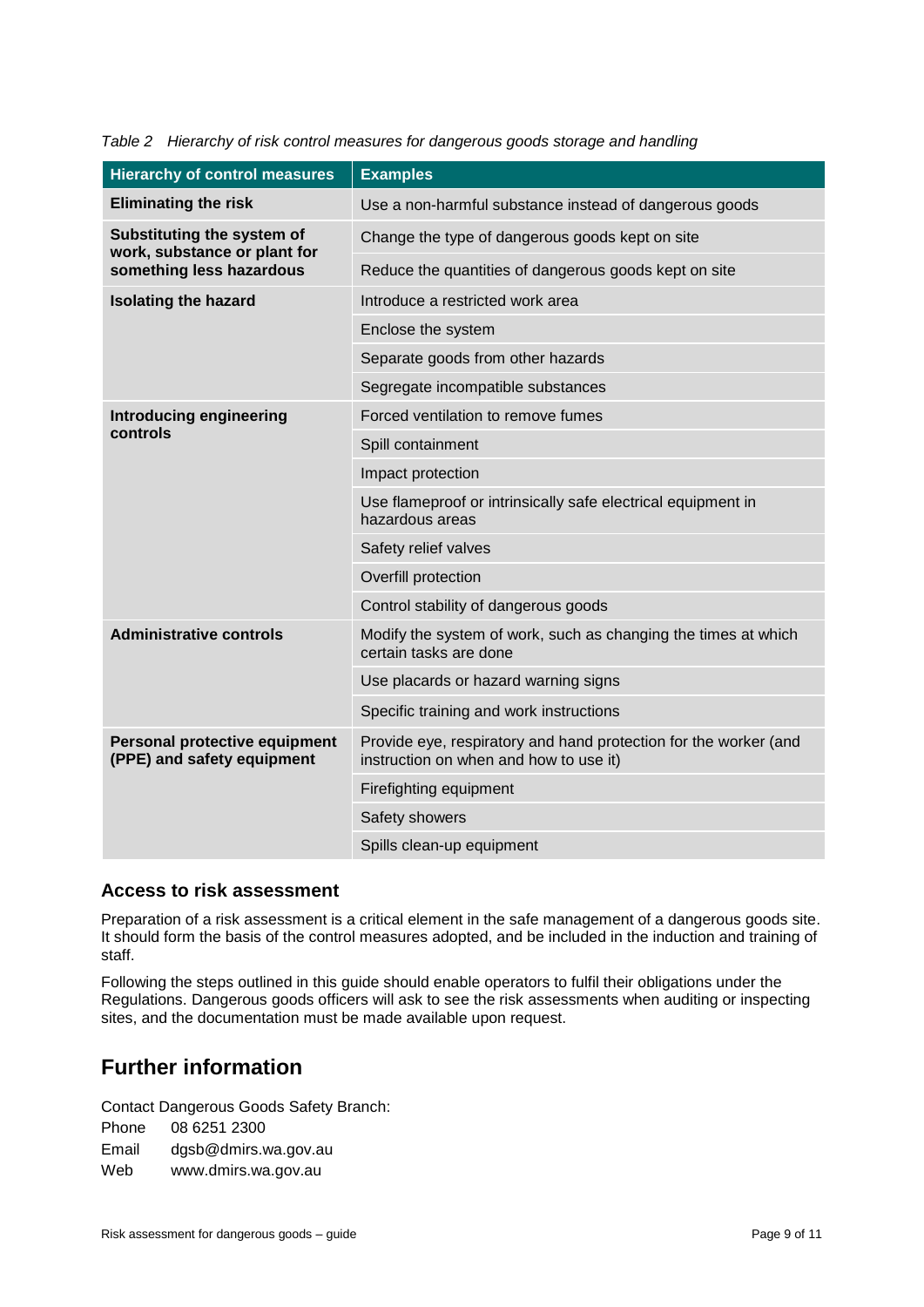# <span id="page-9-0"></span>**Appendix 1 Risk score calculator**

The following method may be used to determine risk semi-quantitatively. An initial ranking of the risks to be controlled can be made with the risk score calculator. It accounts for the likelihood of an incident arising from the hazard and the possible consequence of that incident.

To determine a final ranking for the risks to be controlled, the feasibility of mitigating the risk (i.e. availability and suitability of ways to do this) and the cost of mitigating the risk must be considered. An occupier may identify a risk that needs to be controlled for which the likelihood and consequence are relatively low, but the risk can be controlled easily and at low cost. In such circumstances, it may be practicable to control that risk before others that have a greater likelihood or consequence.

Also, the results depend on judgements made about likelihood and consequence so little reliance should be placed on the results in an *absolute* sense. However, provided the assumptions and assessments are carried out in a consistent manner for all hazards and resultant risks, the calculator can provide a good indication of relative risk ranking.

Step 1 – Determine the likelihood of events that may cause harm to people, property, or environment from storage and handling activities, and assign them a value (L) between 0 and 5 as shown below.

| Likelihood (L) | <b>Likelihood of occurrence</b> | Indicative frequency     |
|----------------|---------------------------------|--------------------------|
| $\mathbf 0$    | <b>Totally eliminated</b>       | Zero                     |
|                | Rare                            | Once in a thousand years |
| $\overline{2}$ | Unlikely                        | Once in a hundred years  |
| 3              | Likely                          | Once in ten years        |
| $\overline{4}$ | Certain                         | Less than once a year    |
| 5              | Imminent                        | More than once a year    |

Step 2 – Determine the consequence of risk that may arise from the possible event or outcome. Consequence is assigned a value (C) between 1 and 5 as shown below.

| <b>Consequence (C)</b> | <b>Extent of consequences</b> | <b>Examples</b>                                                                                                                           |
|------------------------|-------------------------------|-------------------------------------------------------------------------------------------------------------------------------------------|
| 1                      | Minor                         | Minor loss of containment<br>Dealt with by site personnel<br>No harm to personnel<br>No environmental damage                              |
| 2                      | Medium                        | Loss of containment<br>Minor fire<br>No structural damage<br>No harm to personnel<br>No long term environmental damage                    |
| 3                      | Major                         | Major loss of containment<br>Fire<br>Some structural damage<br>Minor injuries or personnel affected by fumes<br>Some environmental damage |